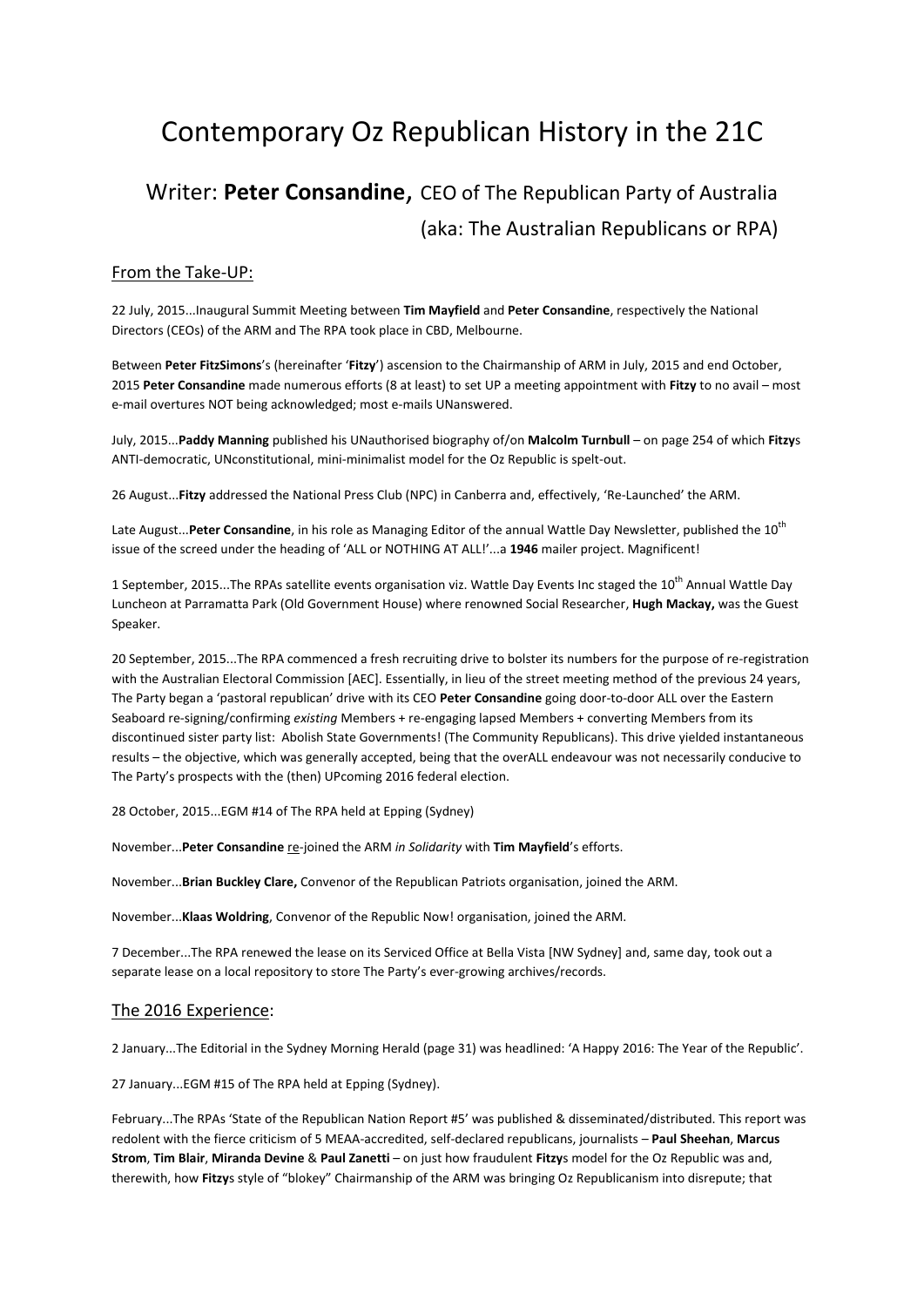opprobrium was UNfortunately gaining momentum concurrent with wholesale new awareness on the issue in the body politic. In this same report, **Peter Consandine**, as the Primary Writer – under the aegis of a separate heading viz: 'SO FAR, SO BAD' – predicted an ancient Roman-style Plutocracy *if ever* **Fitzy**'s model for the Oz Republic got UP.

17 February...**Anne Twomey**, Professor of Constitutional Law at Sydney University gave a lecture on the topic of 'REVIVING the REPUBLIC' to the Anglo-Australian Lawyers Association in Sydney. Twomey was emphatic that Australia should NOT wait until the queen's death to begin debate on models for advancing Australia's constitutional re-arrangements.

25 February (reprised on 11 October)...former active member of ARM in Canberra, **Mike Pepperday**, wrote and circularised his 22-page OPEN Letter to **Fitzy**. Pepperday's (OPEN) letter was hypercritical of the ARM and a random few quotes are examples of his sincere, honest concerns: "The ARM has lost sight of its purpose" + "The ARM is fatally UNrepresentative" + "The ARM is UNinclusive and is no different today from the failed organisation of yesteryore" and "The ARM is generating a polarised atmosphere". Moreover, Pepperday focused on the new Chairman, **Fitzy**, and laid the pointed charges that he [**Fitzy**] was deaf to criticism and blind to constructive suggestions; that he [**Fitzy**] personified the elite exclusiveness which perceivably pervaded the ARM overALL and, in his 'Conclusion' remarks put it to **Fitzy** thus: "You [**Fitzy**] require a personal re-think and a drastic change of tactics".

3 March...24<sup>th</sup> RPA Republican of the Year Dinner at The Hub Restaurant, Ashgrove (Brisbane) for Queensland ARM Convenor, **Glenn Davies**. At this gig, **Peter Consandine**, advantageously, conferred with fellow-Direct Electionists: **David Muir, Peter Johnstone** and **Paul Tully**.

7 March...Inaugural Launch of the State Republic of Queensland Campaign at the very same venue as the previous week's Dinner at Ashgrove (Brisbane).

27 April...EGM #16 of The RPA held at Epping (Sydney).

5 May...**Peter Consandine** went to the Australian Museum to hear **Fitzy** speak and later field questions with the plan of action to approach **Fitzy** *directly and personally* for a meeting appointment which was, again, rejected 'out-of-hand'. \***Fitzy** admitted to an UNimpressed audience that he is indeed selective about *where and when* he wears his red bandanna – owning UP to the fact that he wears said red bandanna to bed each night! \* **Fitzy**'s speech topic was on Antarctic explorers.

14-15 May...**Peter Consandine** recommenced RPA community/street meetings with a two-day gig at Rosehill Gardens (Sydney). Consandine's takings over the two-day gig were phenomenal.

21 May...30<sup>th</sup> AGM of The RPA and, therewith the 30<sup>th</sup> National Convention of The Australian Republicans at Bunbury (WA). \*This was a f.i.f.o. gig in *every* respect – time *and* timing being of the essence.

25 May...EGM #17 of The RPA held at Epping (Sydney).

1 June...**Peter Consandine** commenced writing and disseminating blogs. \*Consandine's first effort was entitled: 'Choosing **Peter FitzSimons** as the new Chairman of the ARM was a Monumental Mistake'.

13 June...**Peter Consandine** attended his first ARM Community Meeting at Balgowlah (Sydney) where **Fitzy** was speaking and got autograph signings in 3 of **Fitzy**s books.

15 June...**Peter Consandine** attended his second ARM Community Meeting at Blacktown (Sydney) where, following **Fitzy**'s speech, **Peter Consandine** made a correction suggestion (specifically: the *actual* date of the November 1999 initial republican referendum – which was the  $6<sup>th</sup>$  of that month, there and then) from the floor after which he approached Fitzy again about a meeting appointment. But, along with inflicting a violent, bodily assault on the person of **Peter Consandine**, **Fitzy** yet again, declined *very loudly* – so much so that security guards at the venue attended the scene in a hurry. \*But the security guards may have been close to the scene of the UNfortunate incident because **Fitzy** 'brp-brped' in to the microphone he was holding and followed with the words "Call Security, Call Security" before Consandine had raised the 'correction' matter.

26 June...the last of an **868** RPA Foundation Membership Certificate completion drive since 3 January mailed out from RPA Headquarters at Castle Hill (NW Sydney) prior to the 2 July Double Dissolution federal election.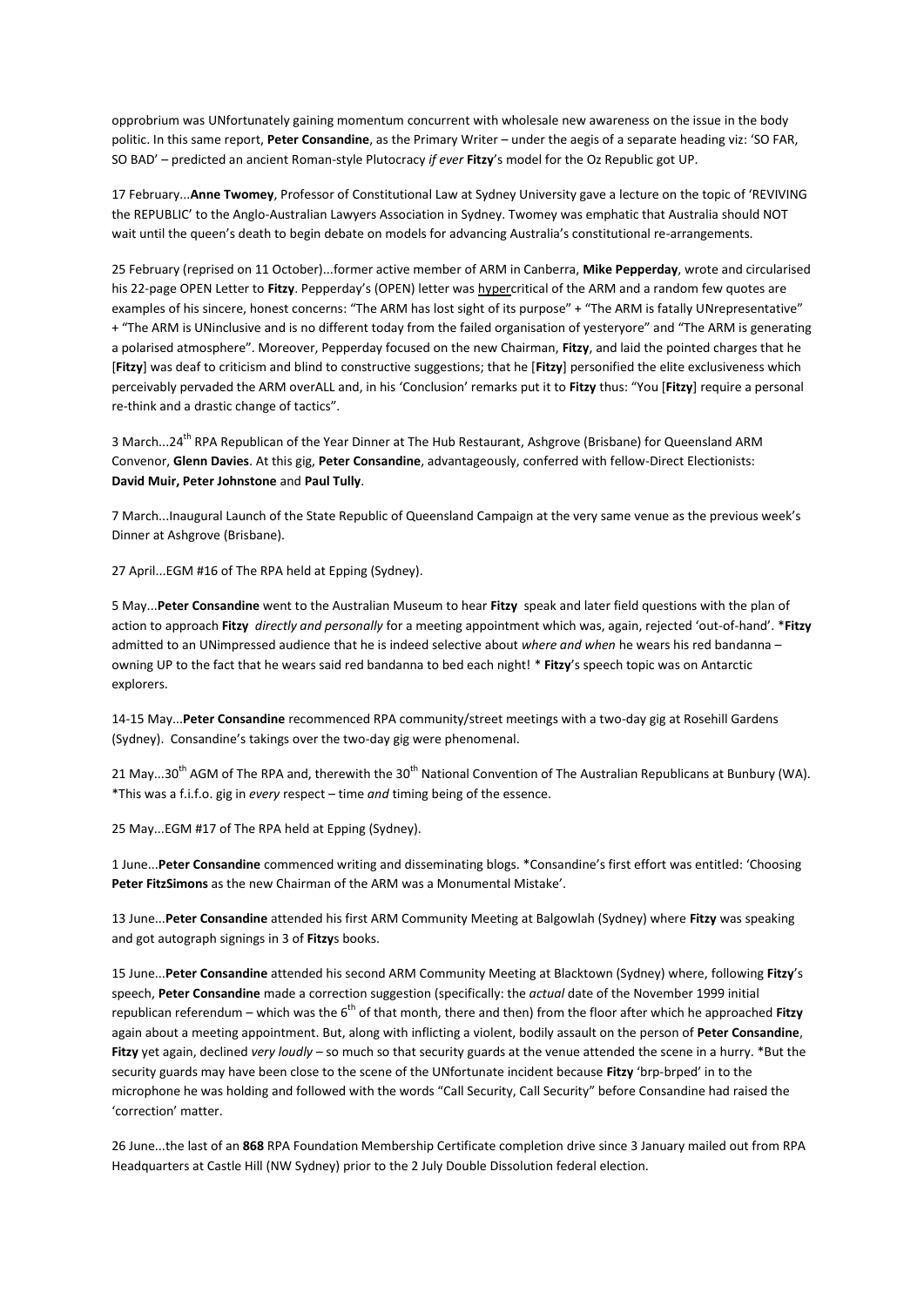12 July...Second Summit Meeting between the ARM and RPA CEOs **Tim Mayfield** and **Peter Consandine** took place in CBD Melbourne.

20 July...**Peter Consandine** made a \$50 donation to the ARM Women's Network.

August...RPA 'State of the Republican Nation Report #6' was published & disseminated/distributed. \*This edition appraised the qualitative opinion polls of the Essential Research, OmniPoll and Newspoll organisations apropos the Australian Public's attitudes to future Charles & Camilla and William & Kate monarchies. \*\*ARM Deputy Chair, **Michelle Wood**, was quoted in the lead-UP to the Launch of the ARM Women's Network thus: "the ARM needed to engage and energise Australian Women" and \*\*\*some examples of **Prince Charles**'s Foundation for Building Community's propensity to interfere in both UK and Australian State government's heritage projects.

August, also...**Peter Consandine** in his role as Managing Editor of the annual Wattle Day Newsletter, published the 11<sup>th</sup> edition of the screed under the heading of: 'UP is a GOOD PLACE To Be!'...a **2204** *postal* mailer project. UNbelievable!

15 August...**Peter Consandine** attended his third ARM Community Meeting at Chatswood (Sydney). This event amounted to a debate on 'Monarchy versus Republic' with 2 panels of 3 speakers for both sides of the argument.

1 September...The RPAs satellite events organisation viz Wattle Day Events Inc staged the 11<sup>th</sup> Annual Wattle Day Luncheon at Parramatta Park (Old Government House) where ex-Greens Senator for Tasmania and Greens Party Federal Parliamentary Leader, **Bob Brown**, was the Guest Speaker. Brown advocated 1<sup>st</sup> September for a legislated National Public Holiday which just happens to be RPA policy.

17 October...**Peter Consandine** attended his fourth ARM Community Meeting at the Republic Hotel Roof Garden (Circular Quay district of Sydney) where **Tim Mayfield** introduced new professional officers of the Lobby Group namely **Sandy Biar** and **David McGregor** to a gathering of NSW-resident ARM Members. It was at this ARM function that **Tim Mayfield** informed the throng (re-iterating with emphasis later in his talk) that it was he [Mayfield] who first came UP with the 'stars aligning' line which was plagiarised by **Fitzy** for his NPC speech in August, 2015 soon after securing the ARM Chairmanship. Before the night was out, **Peter Consandine** made *another* \$50 donation – this time to the NSW Branch of ARM.

27 October...Second RPA State Republic of Victoria Campaign Committee Meeting took place at the Republic Cafe, South Yarra (Melbourne). \*It was at this gathering that The RPAs *latest* livery was UNfurled: a green & gold banner with the new logo heralding **RPA: REPUBLIC!**

30 October...Inaugural RPA State Republic of South Australia Campaign Committee Meeting took place at the Rob Roy Hotel in CBD Adelaide.

31 October...**Fitzy** debated **David Flint** at NSW Parliament House Theatre in Macquarie Street, Sydney on the topic of republic versus monarchy and **Fitzy** gave the usual rote-learned spiel – laced with lavatory language – to a mostly UNimpressed ACM audience. \*Give him his due though, **Fitzy** ascertained – by asking the audience two pointed questions – that Flint and company live for the day when (a) 'god save the queen' becomes Australia's national anthem again and (b) appeals to the queen's Privy Council are restored. From the video recording of the event – viewed some time after this event –**Fitzy** was palpably 'gobsmacked'.

1 November...Monash University's Research Professor **Jenny Hocking** got Australia-wide media coverage for the action she took in the Federal Court of Australia during October to have the National Archives release the so-called 'Palace Letters' – the late 1975 correspondence between the Monarch (**QE2**) and her Australian constitutional representative of the day, Governor-General **John Kerr**. \*The RPA has been – for several years on its Community Street Meetings since 2005 – garnering petition signatures for an Australian Standard Embargo Prerogative on this very matter on the grounds that having to wait until the year 2035 is way too long a time.

14 November...**Peter Consandine** renewed his ARM membership for 2017.

November...**Peter Consandine** attempted to buy 3 tickets in the ARM annual fundraising raffle but his \$25 cheque, apparently, did NOT arrive in time at the Watson, Canberra post box of the ARM forcing a cancellation of the cheque with Westpac Bank.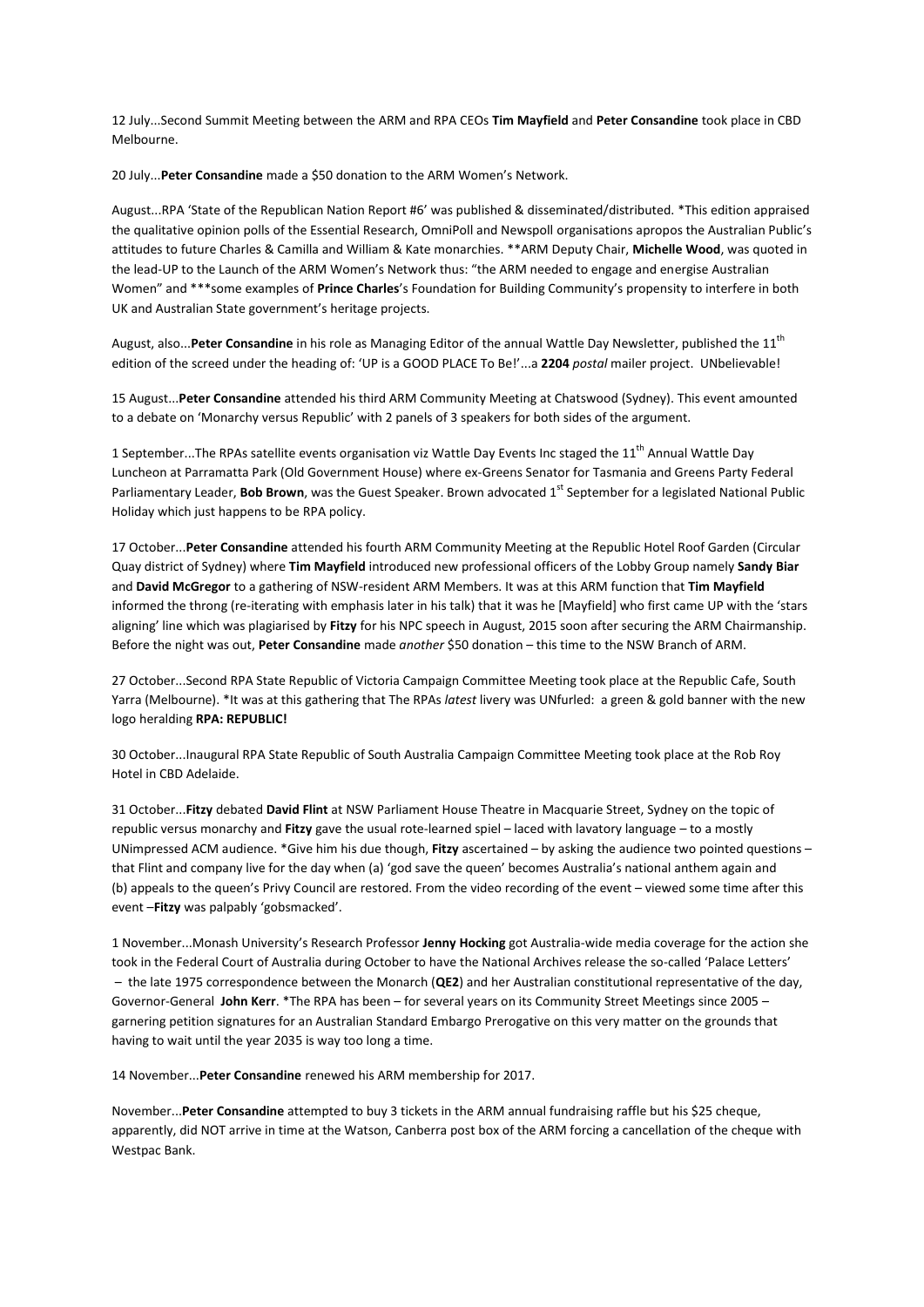November...In the spirit of utmost, collegiate co-operation, **Tim Mayfield** and the ARM made available to **Peter Consandine** and The RPA the full details on the outcome of the survey the Lobby Group did with ALL the Australian federal politicians [finally] determined at the 2 July federal Double Dissolution poll (i.e. ALL Senators and Members of the House of Representatives) – thus saving The Party from duplicate work and extra (valuable) outlays and costs. This survey tested the Australian federal politicians on their current (2016) inclinations towards (a) a second republican referendum and (b) their present leanings either way on the issue of republic versus monarchy. \*What was significantly 'missing' was, apropos the republic itself: What model did the pollies favour?

November...**Peter Consandine** of The RPA and his counterpart **Daniel White** of the Labor for an Australian Republic organisation both nominated *UNsuccessfully* for the National Committee of the ARM and **Sarah Brasch**, the Convenor of Women for an Australian Republic, reported to her rank & file membership, accordingly – adding, alarmingly, that a (Labor Party-style) 'ticket of sorts' operated for the first time and 8 of the 10 candidates *actually elected* were publicly supported by other candidates as part of a faction – prompting Brasch to sadly declare: "Most of those elected (and on the ticket) have close connections to the Labor Party either currently or in the recent past as advisers or (Labor) party officials". Wow!

16 December...The RPA lodged its official 2017 Application for re-registration with the AEC coupled with its official new logo [**RPA: Republic!**] and the corresponding \$500 deposit.

19 December...The RPAs end-of-year fundraising raffle was drawn with the 3 prizewinners hailing from the Eastern Seaboard townships of Ermington, Eastwood and Castle Hill in suburban Sydney. The raffle yielded a \$720 net takings for The Party and the 3 prizes [Oz Rainsaver water diverters] were hand-delivered by **Peter Consandine** on 20 December.

Over the two dates – 5 November and 21 December – EGM #18 of The RPA was held in staggered fashion because of exigencies/UNforseen circumstances [not to mention a grand agenda for a good part of the next 12-20 months] at, respectively, Five Dock (Sydney) and Drummoyne (Sydney). Amongst other things, The Party signed off on the 20-Plank Policy Platform\* for the anticipated 2018/2019 federal election. The Party also – *and most significantly* – signed off on a Proposal of Joint Street Meeting Activity\* with the ARM from the second half of March, 2017.

Over the consecutive three Wednesdays – on 1 June + 8 June + 15 June – **Peter Consandine** tried his hand at blogging and incurred the ire of **Fitzy** with the first of these which dealt with the honest albeit harsh opinion of the Writer that the appointment of **Fitzy** to the Chair of the ARM instead of a prominent Australian *female* republican activist was a capital 'M' Mistake/Lost Opportunity.

**Tim Mayfield** persuaded **Peter Consandine** – because of the flare-UP with **Fitzy** at Blacktown – not to attend the three *other* ARM events Consandine wanted to attend during the year viz: (a) the ARM inaugural Women's Luncheon; (b) the 2016 AGM of the ARM at Surry Hills (Sydney) and (c) the 25<sup>th</sup> Anniversary ARM Dinner at Sydney University's Great Hall – because **Fitzy** was going to be in attendance at ALL three events.

17 December...UNsurprisingly, **The Turnbully**, in his speech to 'The Faithful' at Sydney University's Great Hall on the prestigious occasion of the 25<sup>th</sup> Anniversary Dinner of the ARM, held to his previously well-enunciated line that he shall NOT lead a government initiative for a second republican referendum until the reigning monarch passes from this life. UNwittingly, **Smarmy Mal** gave the proverbial 'Kiss of Death' to *his* priority constitutional reform agenda item viz: First Australians' (aborigines) recognition in the Preamble of the monarchical instrument.

18 December...**Peter Consandine** replied to the Prime Minister's xmas card in a letter-card that he deemed the Red Hot Ticket social issue in the body politic, contemporaneously, as being Housing Affordability – proffering, briefly, a practicable and eminently implementable plan of instigating a genuine, socially equitable policy whereby public housing could be affordably provided for ALL in Australia who need basic shelter...such an historic but important plan, Consandine argued, could be phased in over, say, 5-7 years in tandem with a greatly-revised federal land value taxation regime as applied between 1910 and 1952. Consandine, further, bluntly warned the PM that unless he originated something humungous like this – *since the republic was a 'No-No'* – then he might NOT be the incumbent Head of Government photographed in a red & white Santa's cap wishing him a "merry xmas" this time next year.

**\*Peter Consandine**, over the entire year 2016, improved his relationships with key and influential ARM personnel: **Tim Mayfield** [as certainly expected] + **Geraldine Doogue** + **Allison Henry** + **Suellen Fitzgerald** + **Terry Fewtrell**  + **Glenn Davies** + **Fred Carter** + **Geoff Lutz** + **Brian Buckley Clare** + **Daniel Fleming** + **Gary Mitchell** + **Steve Dametto** + **Ted O'Brien** + **John Bergin** + **Mike Pepperday.**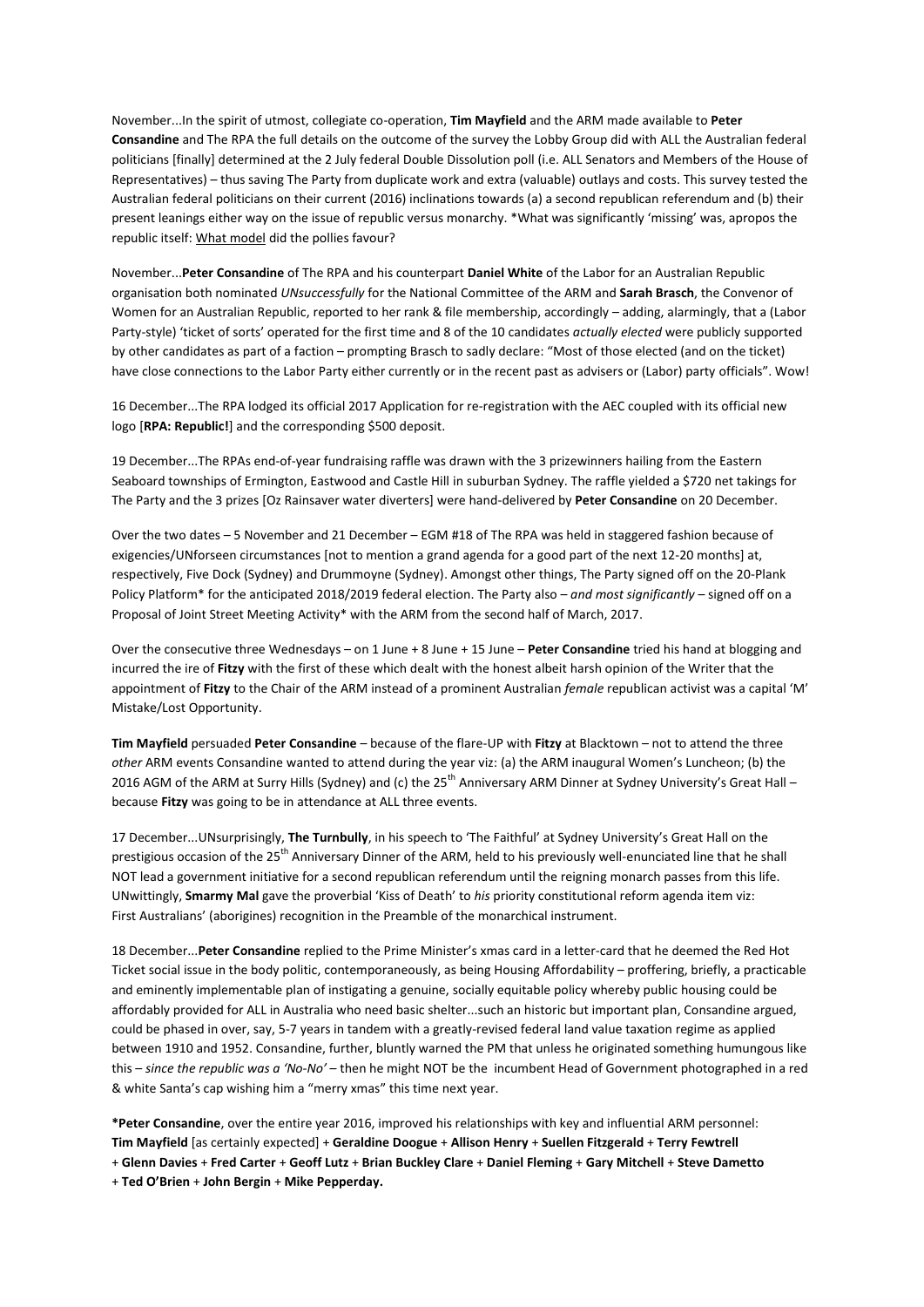**\*Peter Consandine**, reluctantly but realistically, (has) abandoned ALL hope of a rapprochement with Fitzy – at least in the short-term – and, in fact, has UNsubscribed **Fitzy** from his broadcast e-mail list, pro tem, so as NOT to antagonise him, further. This stand-off cannot continue in to the long-term. Therefore, **Peter Consandine** informed **Tim Mayfield** – in writing – that he will neither boycott or UNavail himself from future ARM community meetings or happenings where it is known that Fitzy will be in attendance.

### The 2017 Experience:

3 January...The AEC officially advised The RPA that it has validated its logo for appearance atop its endorsed candidates' groupings in ALL future Senate elections. \*This AEC approval apparently extends to electoral blurbs/flyers The Party produces and distributes. ALL and Sundry were notified of this fortuitous news.

5 January...Treachery discovered in the WA branch of The RPA – and appropriately dealt with/put to rights. Moreover, a new Protocol was initiated to govern ALL RPA social media involvement henceforth – subject to ratification at the next EGM of The Party and, in turn, the next AGM of The Party. \*A corollary of this wholly UNfortunate experience was that **Peter Consandine** was authorised to invest in a Social Media workshop and 'get in the swim'!

7 January...**Klaas Woldring**, the Convenor of the very minor Republic Now! organisation advised **Peter Consandine** that he was NOT renewing his ARM Membership for 2017. \*Woldring expressed to Consandine his complete dissatisfaction with the way the ARM was conducting its affairs. Moreover, Woldring's quoted words were: "I have NO faith in the ARM under **Peter FitzSimons**'s Chairmanship".

9 January...Australia's monarch, **Queen Elizabeth 2nd**, made her first public appearance in more than a month... \*90 year-old **Lilibet** had been suffering a head cold so bad she cancelled ALL listed engagements except for her *very private* church services over the entire UK festive season – same story for her 95 year-old consort, **Prince Philip**.

9 January...**Tim Mayfield** advised **Peter Consandine** that the proposal for running Joint Street Meetings with contiguous stalls was NOT going to be considered for 'Approval' [see EGM #18 Minutes for details].

9 January **Fitzy** revealed – in a 'Tell ALL' essay published in the Sydney Morning Herald – why he is such a grumpy gorilla. **\*Fitzy** apparently holds an enormous grudge for being omitted from the Australian Rugby Wallabies team that sensationally won the prestigious Rugby Grand Slam so-called Home Nations tournament way back in 1984. **Fitzy** evidently has NOT forgiven the successful coach of that record-scoring series-event – **Alan Jones** – the contempt and 'bad blood' carrying over in to his very short on-air radio career [2006-2008] when, doubling with **Mike Carlton** on a morning breakfast program on commercial radio station 2UE, he never came close in the authentic radio ratings to his rival broadcaster on commercial radio station 2GB, one **Alan Jones**.

10 January...35th Anniversary of the founding at Flemington (in Sydney's Inner Suburban West) of The RPA.

25 January...**David Muir**, Chairman of The Real Republic organisation, had a cogent op.ed. article published in his home city newspaper, the Courier-Mail, headed: 'COME ON AUSTRALIA. WE SHOULD BE a REPUBLIC'. Muir emphasised that "more needs to be done to forge our national identity". \*Inherent in Muir's thinking is that the right [DIRECT ELECTION of the Oz Presidency] republican model must be both instigated and championed vigorously.

25 January...The ARM launched a new television commercial which, putting it kindly, gave a big 'free kick' to the Status Quoists/Monarchists by virtue of the use/abuse of the former ('god save the queen') national anthem. The public reaction forced respected Brisbane-based Republican, **Sarrah Le Marquand**, to come on to the Channel 9 Network's 'TODAY' show to defend the indefensible – the UNfortunate *though indirect*, deplorable disparagement of **Her Maj** and her retinue.

February...**Peter Consandine** began writing UP what he initially titled 'The HISTORY of CONTINUING DEVELOPING LINKS BETWEEN The ARM, The RPA and other AUSTRALIAN REPUBLICAN GROUPS &/OR REPUBLICAN INDIVIDUALS'. \*Subsequently, Real Republic Ltd were given (due) place in the heading [see atop].

15 February...**Tim Mayfield** resigned as National Director of ARM – effective in a calendar month's time. **Peter Consandine**, quite astonishingly, was asked to consider standing for the Position Vacant by **Fitzy** himself, albeit it was a 'form' letter. \*Consandine conducted 'soundings' over the following few days and decided NOT to nominate.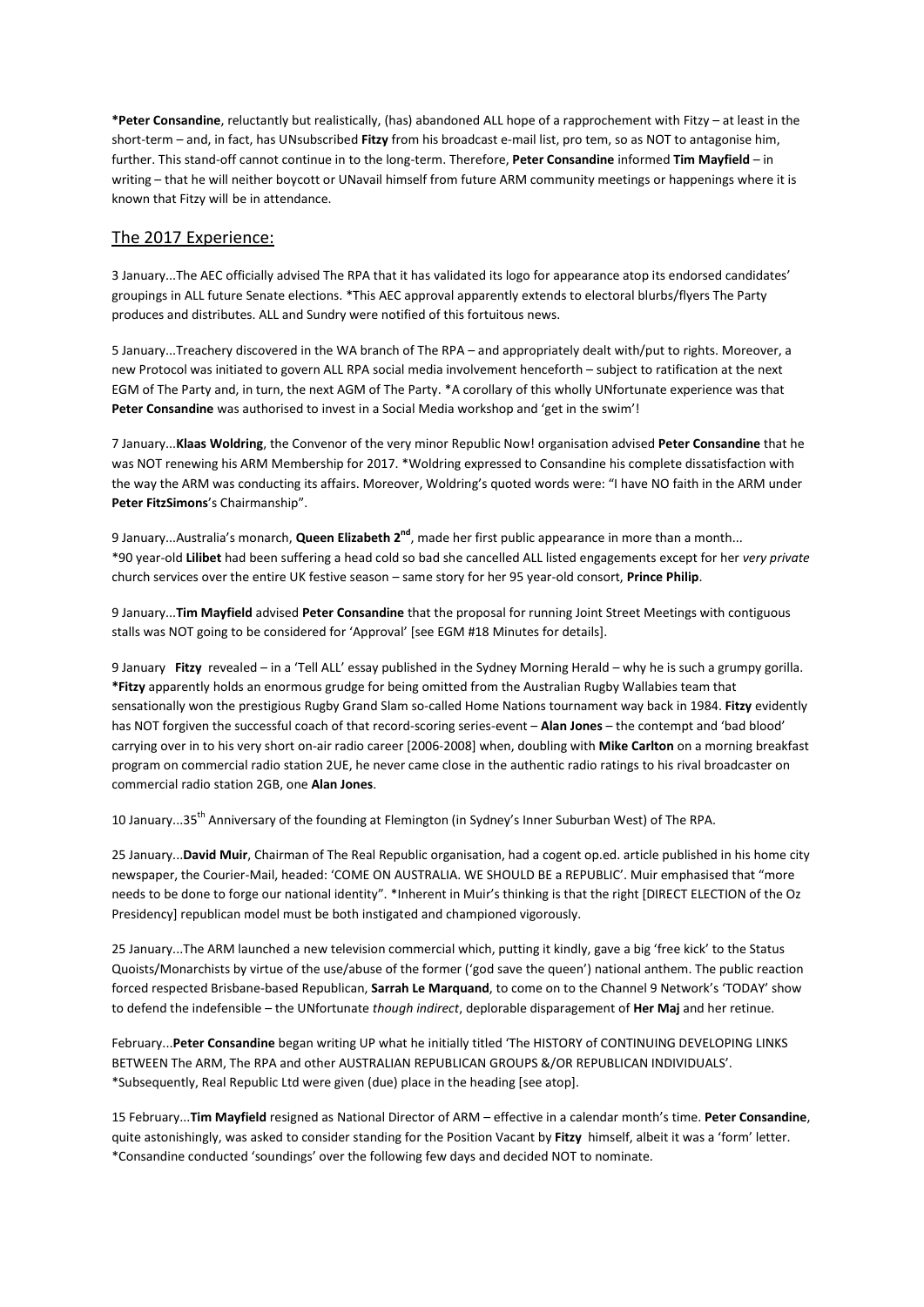19 February...new RPA rear windscreen promotional sticker *idea* formulated. \*The Party believes in a message that reflects – accurately enough and embracing therewith the common vernacular – what it is about/why it is in the business of advocating for an Oz Republic. \*\*This said *idea* markedly differentiates The RPAs program/agenda from the ARM. And, of course, the *idea* per se, was subject to ratification by the National Executive of The Party which approved the concept and the alternative bright colour scheme and authorised a 5000 print-run providing sponsorship is arranged.

20 February...**Peter Consandine** attended his fifth ARM Community Event – a joint endeavour with the NSW Parliamentary Friendship Group at which the Federal Shadow Attorney-General, **Mark Dreyfus** spoke – and revealed that he, lately, had become a convert to a 'Direct Election' model for the Australian Presidency. \*Consandine thought he detected a general murmuring of dismay at *this* revelation. \*\*Furthermore, Consandine sensed a general discomfort OR disconnect in the gathering when Dreyfus advanced the idea that Australian Republicans should get on board the campaign for 'Indigenous Recognition' in the Australian Constitution; get some positive referendum campaigning experience 'under their belts'. \*\*\*Additionally, it was at this function that the ARMs new livery was displayed – an arrow-orientated logo in the national colours of green & gold – AND the new name for the ARM: Australian Repub**lic** Movement. Thus, very subtly, the suffix 'an' has been removed from the second word of the heading of the Lobby Group!

28 February...**Peter Consandine** and his counterpart at the ARM, **Tim Mayfield**, conferred at Essendon, Melbourne for the *last* time in their respective, official (CEO) capacities.

3 March...**Peter Consandine** had an audience with fellow-Direct Electionist, **Phil Cleary**, one of the Directors of the Real Republic organisation at his West Brunswick (Melbourne) home – in which conversation Cleary expressed his "NO Confidence" in **Fitzy** indubitably.

21 March... Mike Pepperday critiqued Malcolm Turnbull's speech to the ARM faithful at the 25<sup>th</sup> Anniversary Dinner (somewhat belatedly) and, simultaneously, *re-wrote* his 2016 'Open Letter' to **Fitzy** – both were *stinging* commentaries.

22 March...EGM #19 of The RPA held at Epping (Sydney).

24 March...Journalist **Troy Bramston** wrote an "EXCLUSIVE" article in The Australian headed: 'Go-Ahead for New Republic Roadmap' in which the ARM Chairman, **Fitzy**, and Acting National Director, **Sandy Biar**, spelt out the Lobby Group's strategic plan for a plebiscite on the republic in 2020 and a referendum in 2022 – thus bringing forward the previouslystated (at the time of the Lobby Group's Re-Launch in 2015) program by two years. \*Reading between the lines, both FitzSimons and Biar expect the Labor Party to be the Winners of the Treasury Benches at the next Federal election – by *no means* a certainty. \*\*Given that **Fitzy** is a columnist for Fairfax Media's Sydney Morning Herald, it was comforting to see that **Rupert Murdoch** is staying faithful to his and News Limited's 1999 commitment to assist wherever possible in advancing Australian Republicanism. Indeed, Murdoch's sole remaining, reputable broadsheet apparently took on the "EXCLUSIVE" with relish! Albeit, it was a *Friday* publication which – deduced from audited newspaper circulation figures – only secured, at best, half a nationwide *Saturday* readership.

30 March...**Fitzy** announced that a bipartisan (Federal) Parliamentary Friendship Group [PFG] for an Australian Head of State had been formed (with Labor Senator **Katy Gallagher** and Liberal MHR for Mackellar, **Jason Falinski**, as Co-Convenors) and that it was a "campaign driven by the bottom UP not top DOWN". **Brian Buckley Clare** immediately swooped on to *the big contradiction* in this move/set-UP and wrote to **Fitzy** accordingly. \***Peter Consandine** – for different reasons to those spelt out by Buckley Clare – is apprehensive about this asserted "strong step forward"...a PFG comprised of Labor and Liberal stripes can *almost be guaranteed* to collectively plump for a Parliamentary Appointment model for The Republic. Thus, even though the Parliamentary Appointment model the PFG arrives at would expectedly NOT be as basic (i.e. mini-minimalist) as **Fitzy**'s much-enunciated, preferred model , it will nonetheless be 'Top DOWN' and contrary to – if NOT deleterious – to the prospects for 'Peoples' Sovereignty' once **Her Maj**'s reign ends. Moreover, the punters will readily detect crass elitism. Furthermore, they will be as susceptible *as before* to shunning a 'politicians' republic', en masse.

26 April...**Katy Gallagher** in her 'Katy's Senate Update' for this day gave her take on the PFG set-UP: "This group will be an important way to not only bind support for a republic amongst decision-makers at Parliament House but also to lead the important debate in the community".

28 April...**Peter Consandine** – with his newly-acquired Apple I-Phone (Model 7S) – commenced text-messaging with his first communication being with **Delia Obst** in Adelaide.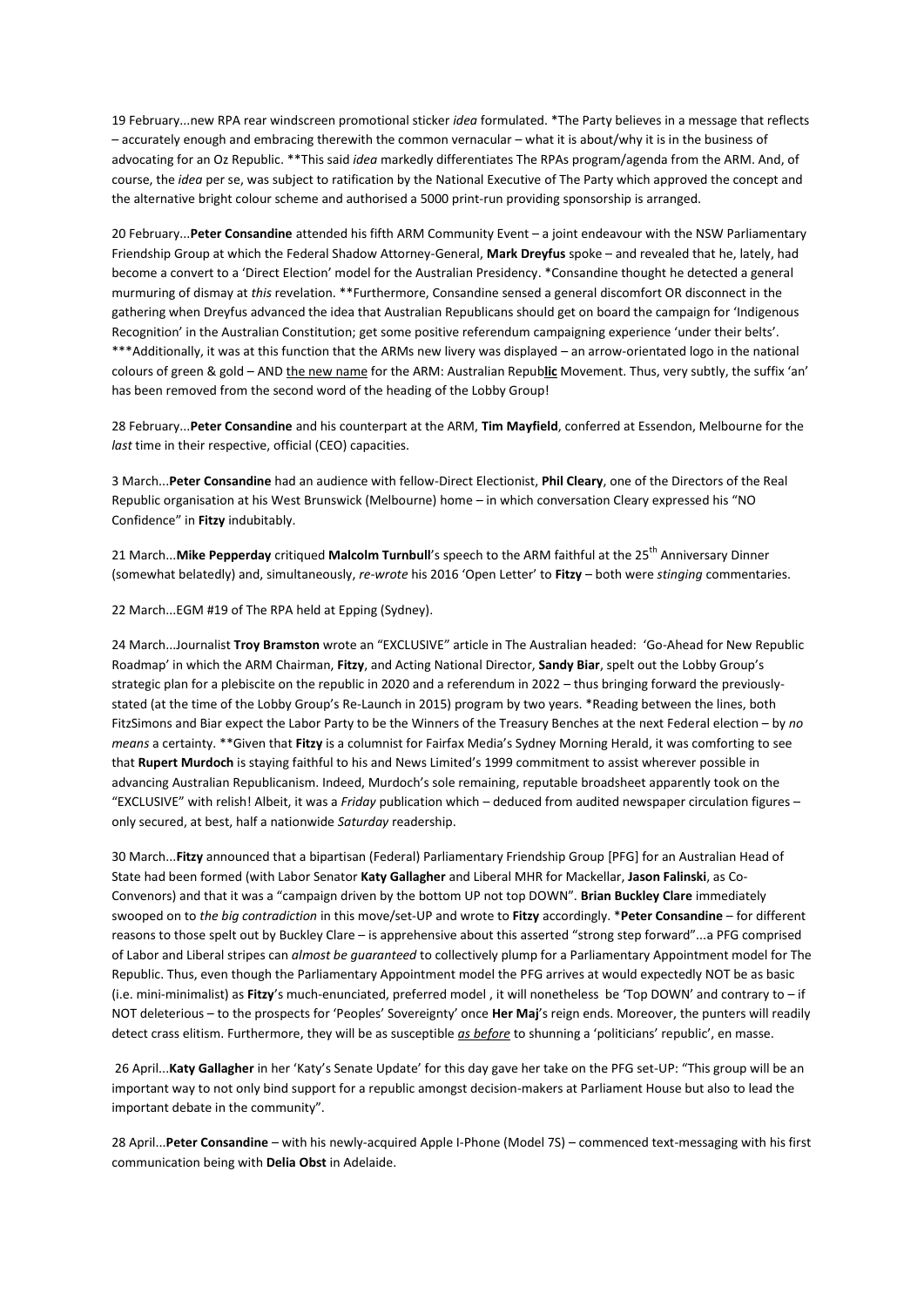30 April...**David Muir** released his latest item: 'AUSTRALIANS DESERVE A REAL CONVERSATION ON A NEW REPUBLIC MODEL' which was published in the Brisbane Times. \*Muir has conflated important constitutional reforms with electoral and government system reforms which, though supportable in a separate policy manifesto, are *too maximal* for **Joe & Josephine Public** to get their heads around – **Peter Consandine** informed Muir of his concern that advancing such a comprehensive proposal as this was both (a) too expansive and (b) 'jumping the gun'. \*\*Then again, with the monarch's consort, **Prince Philip**'s announcement that he is standing down from ALL public duties from August this year and **Lilibet**  herself announcing the cancelling of ALL future Order of the Garter ceremonies henceforth, Muir may well be gearing-UP in anticipation of a possible abdication in the next little while, say 3 years. \*\*\***Her Maj** is looking increasingly ill-at-ease and most grandmotherly of late and one would NOT be remiss in estimating that abdication may well be coming in to her considerations. It has been, after ALL is said and done, a looooooong reign!

5 May...**Fitzy** announced the near-future arrival of newly-appointed National Director of the ARM: one **Michael Cooney**. \*A former speechwriter for Prime Minister **Juliar Gillard**, this bearded Left-winger – coming directly from the Labor think-tank, the Chifley Centre – should fit admirably in to the Elitist Cabal of the current ARM Leadership Group. \*It will be the urgent priority of The RPAs **Peter Consandine** to make acquaintance with his new counterpart, Cooney, once he has settled in to the so-called 'Box Seat'.

27 May...**Peter Consandine** quoted in an informative article written under the heading: 'REPUBLIC MODEL IMPROVED' by Shepparton News journalist **Barclay White**. Consandine asserted that The RPA had devised a "correct" direct-election model for the Australian Presidency thus the article heading – chosen by the paper's editor **John Lewis**.

27 May...31<sup>st</sup> Annual Republican Convention held at Shepparton, Northern Victoria...\*Delegates addressed a 13-point Agenda and signed off on at least 5 new (and additional) policies for the Republican Manifesto for the next federal election. \*\* It was an ALL-Day event conducted in the spirit of both patriotism and progressivity.

2 June...**Peter Consandine** conferred with **Daniel White**, Convenor of the Labor for an Australian Republic organisation, at Richmond (Melbourne). \*White revealed his organisation has a maximal agenda for achieving an Australian Republic and Consandine warned White of the risks attendant conflating a host of *other* (domestic) issues with the governing priority of attaining an Australian Republic.

5 June (early evening)...3<sup>rd</sup> RPA State Republic of Victoria Campaign Committee Meeting took place at the Republic Cafe, South Yarra (Melbourne).

5 June (later in evening)...Dinner for 2016 Republican of the Year Awardee, **Natasha Stott Despoja**, was also held at the Republic Cafe.

7 June (in morning)...**Peter Consandine** attempted a conference with **Sarah Brasch**, National Convenor of Women for an Australian Republic at Weston Creek (Canberra) but was shunned.

7 June (in afternoon)...**Peter Consandine** conferred with **Zoe Bowman**, ARM Executive Officer, at Macquarie (Canberra). \*Bowman guaranteed Consandine that she would (a) ensure his correct email address was restored to the ARM data base and (b) ensure he gets ALL future ARM broadcast emails – no matter from which Officer of the Movement. \*\*Consandine gave Bowman the record of his 3 failed attempts, so far, to get her fellow ARM Executive Officers, namely **Sandy Biar** and **David McGregor**, to attend to the correction required in the ARM data base. [\*\*\*Biar and McGregor are, respectively, the National Campaign Director and National Organiser of the ARM].

10 July...**Peter Consandine** wrote to his comparatively new ARM counterpart, **Michael Cooney**, requesting that (a) he exercise his authority and restore Consandine's name and e-mail address to the ARM data base and (b) he grant Consandine an audience when next he is in Greater Sydney.

13 July...Chairman of The Real Republic, **David Muir**, posted on general social media an opinion-piece which, amongst other things, surmised that the model which was the basis of the 'YES' case in the first and ONLY referendum for an Australian republic was "wrong" and subsequently failed by a ratio of 45%:55%...\*this parliamentary-appointment model was prepared and written by no other than the Leader of the 'YES' coalition: **Malcolm Turnbull**.

14 July...**Michael Cooney** replied to **Peter Consandine**'s (10 July) letter with a two-page diatribe which – on the one hand – did NOT at ALL deal with the serious matter of Consandine's summary removal from the Mailing List of the ARM and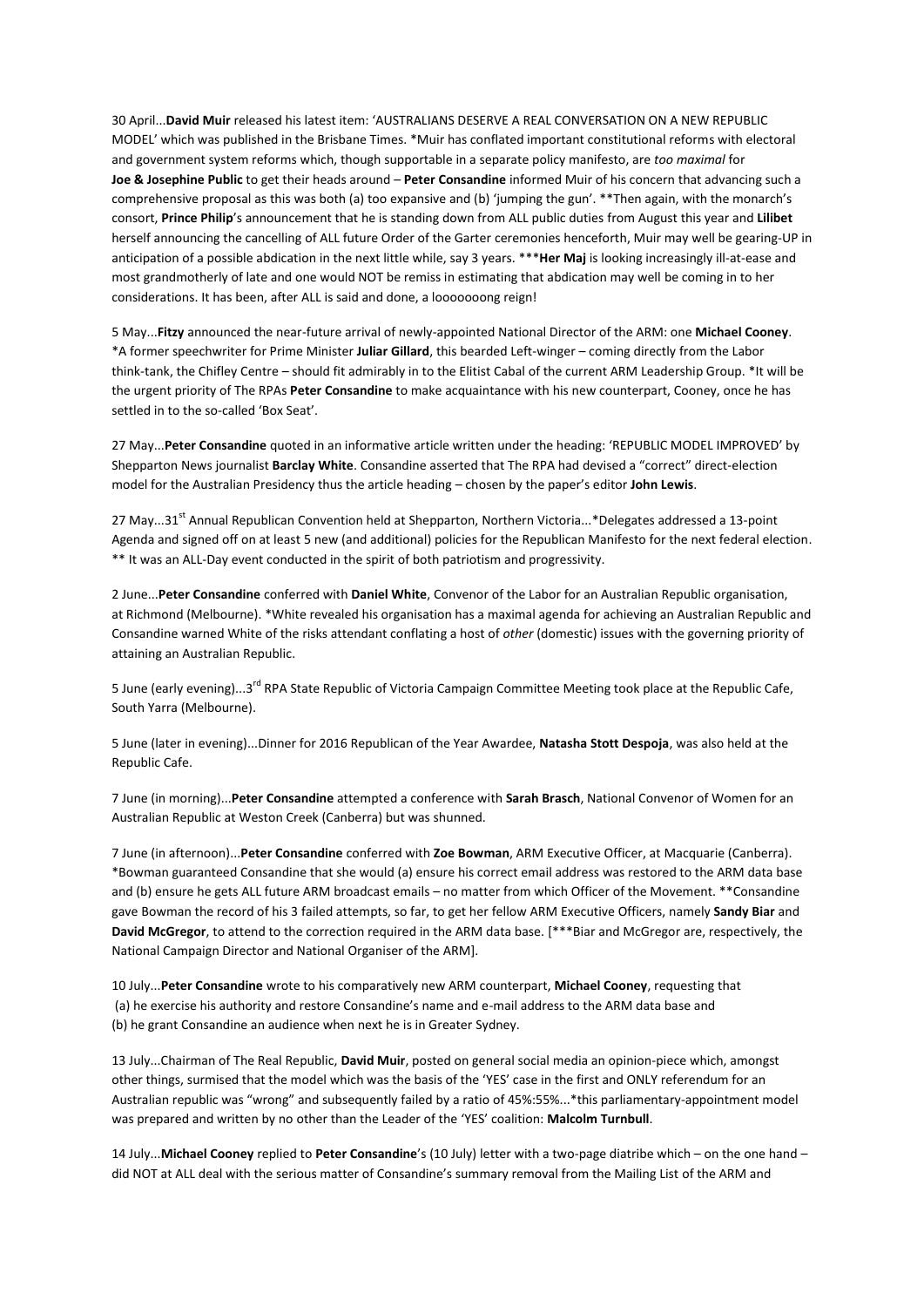– on the other hand – *outright* rejected the request for a meeting/summit conference ANY time soon. Cooney's manner was plainly hostile and threatening and revealed a thin-skinned character and a heavy-handed approach to his position.

16 July...Shadow federal Attorney-General**, Mark Dreyfus**, criticised Prime Minister, **Malcolm Turnbull** for announcing to a Media Conference before entering Buckingham Palace to meet the queen that he, as an 'Australian republican' was an 'elizabethan' and was but one of many Oz republicans who were also 'elizabethans'!

17 July...**Peter Consandine** echoed the criticism of Dreyfus (yesterday) in a blog piece in which he described "elizabethan republicans" as, unwitting propagators of the arch-monarchist **Tony Abbott** line: "we are already a republic – a *crowned*  republic" which Consandine, furthermore, opined was a "contradiction in terms". \*Consandine warned – again and additionally – that "if Australians did NOT want or feel the need for a  $10^{th}$  monarch since European settlement in 1788 then steps had to be taken – sooner rather than later – to ensure that QE2 was **Queen Elizabeth** *the Last*"! [i.e. the 9<sup>th</sup> and Final foreign Head-of-State]!

28 July...**Gerard Henderson** in Edition #371 of his weekly Media Watchdog bulletin mentioned that **Fitzy** had been, since his ascension to the Chairmanship of the ARM, responsible for the removal of the suffix 'an' from the middle word in the ARM heading and hence the *re-naming* of the Lobby Group to Australian Repub**lic** Movement. Hendo's last words on the subject were harshly cynical if not tongue-in-cheek: "With **the Red Bandannaed One** leading from the front with such decisive action – it can't be long at all before Australia has an Australian head of state". \*\*\*Murdoch Press journalists **Gerard Henderson** (Yep – the same Hendo) and **Tim Blair** are relentless in their declaiming of **Fitzy** as a joke; a "blokey joker" and a gorilla who selectively wears a red bandanna on his head! Whatever...a Chairman NOT to be taken seriously.

29 July...**Bill Shorten**, the Federal Labor Opposition Leader, delivered the annual ARM Lecture at the prestigious Exhibition Building in Melbourne headed: 'The Pathway to a Republic' in which he promised that within his first term of Office – presumably, coming to power at the next federal election – he will initiate a 'vote' [read: an indicative referendum] on the republic issue proffering a question viz: "Do you Support an Australian Republic with an Australian Head of State?" – inviting a YES/NO response. The MSN article giving coverage of the announcements pertinent to the delivering of the set speech – telegraphed well in advance per the ARM publicity material – pointedly mentioned that Shorten had already, very recently too, prioritised recognition of indigenous Australians in the [Australian] Constitution and floated the idea of establishing fixed four-year terms of [Federal] Parliament. \*There were *other* conflation issues though; too much negativity e.g. the failure of the 1999 first republican referendum; too much mention of **QE2** and the Royal Family in-the-broad; too frequent the linking of British history to our own. And, for goodness sake, 'god' was given prominence in no less than two (2!) instances! \*\*Shorten mooted a two-stage approach to getting the republic UP over two terms of a Labor gummint. And, in what was a mixed message, the process for *a more thorough* three-stage process was rent asunder. \*\*\*(Courtesy of the A-Pac television channel) Shorten, with glazing eyes and constantly waving his arms around in his lame, populist speech looked and sounded nothing like a statesman, let alone the next Prime Minister of this country.\*\*\*\*Shorten was, perhaps, somewhat UNcomfortable using a teleprompter for the first time in public. In any case: a most UNinspiring speech by a man who really needs speech therapy and enunciation skills training...a man who, indeed, needs a new Props Manager – especially if he is going to 'pay Lip Service' to the concept of inclusion and inclusiveness whilst perpetuating a populist approach to elitist 'republicanising' & republicanism.

30 July...In the immediate aftermath of **Bill Shorten**'s lecture, ARM National Campaign Manager, **Sandy Biar**, sent out an Executive mass-broadcast missive calling for Volunteers to assist the Lobby Group to "kick into overdrive" with its grassroots campaign.

30 July...Not to be UPstaged by his ARM National Executive fellow-member Biar, National Director **Michael Cooney** weighed in on the Lobby Group's website under the heading 'Republican Debate: A Classless Society cannot have a Crown'. Clearly convinced that the Labor Party will win the next Federal Election, Cooney UNashamedly employed the 'politics of envy' – perhaps UNwittingly; perhaps ON purpose – in asserting 3 'Big Deal' remarkable achievements by Shorten in just the one speech: (a) transformation of the politics of patriotism; (b) going further [on the issue] than either or both his predecessors [**K-Rudd & Juliar Gillard**] and (c) creating a 'shining opportunity' for his opponent – Prime Minister, **Malcolm Turnbull**. \*\*\*Cooney has every right to believe in his *own* hyperbole but in (a) identifying Labor as 'the party of the egalitarian spirit' and, conversely, (b) the Liberal/National federal Coalition as 'conservatives' he, as a card-carrying member of the Labor Party, showed/displayed his UNadulterated bias. It may have been a 'throwaway' line but *he did say something* that was incontestable and eminently correct in his narrative: (that) "The Republic can never succeed if it is a